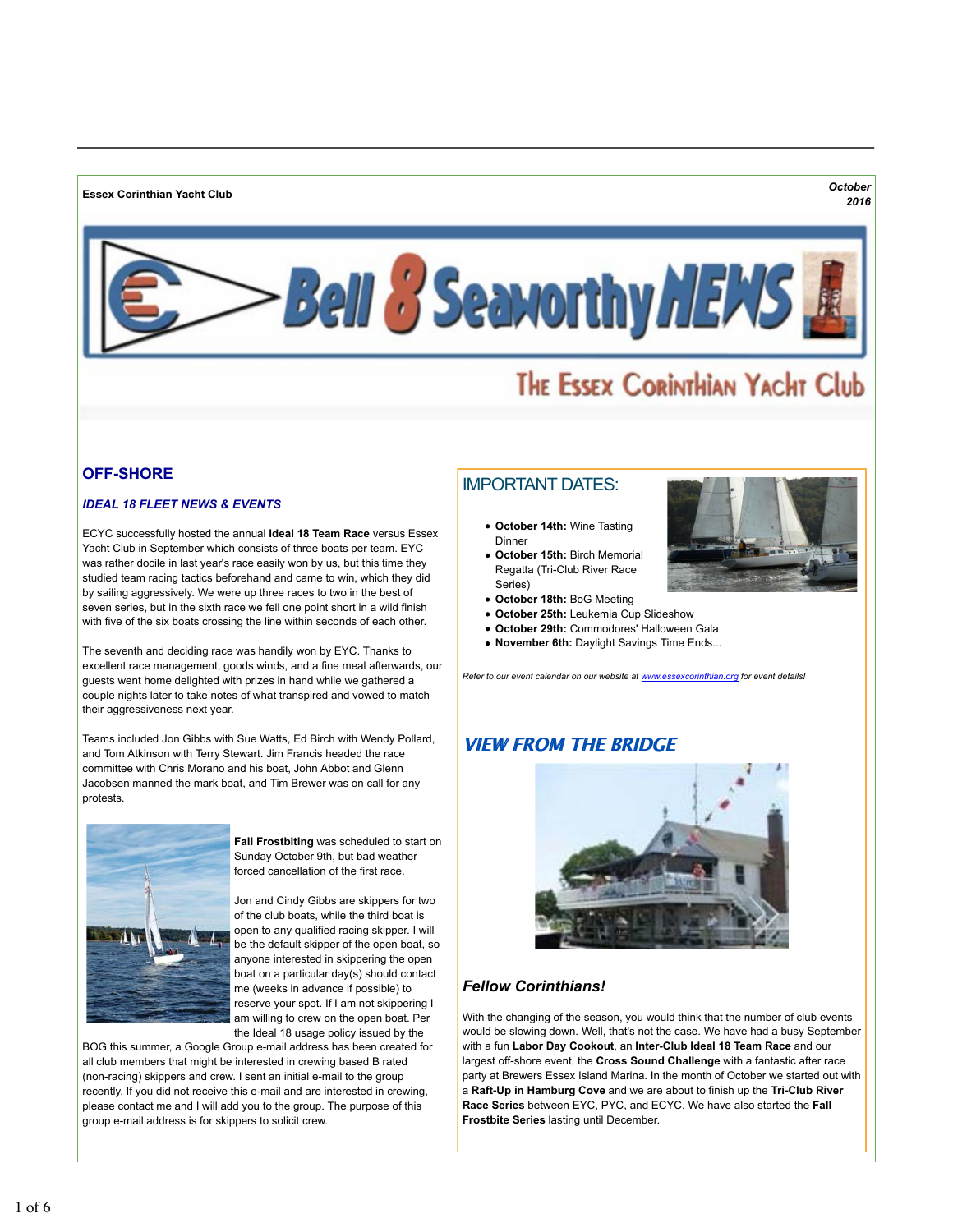Skippers are required by the policy to use club members as crew. If they cannot find one on their own, they are required to send an e-mail to the Crew Google Group seeking crew. If no one responds within twenty-four hours, they are allowed to use a non-member as crew. The purpose of this policy is to insure that no club member that wants to sail is displaced by a non-member. Skippers and crew need to be aware that, per the policy, they will each be charged \$10 per day they race to be billed at the end of each frostbite season. This amount covers the entry fee paid by the club at the beginning of each year.

### **Tom Atkinson**

**Fleet Captain Email: fleetcaptain@essexcorinthian.org**

\* \* \* \*

## *2016 ECYC REGATTA UPDATE*

#### **Cross Sound Challenge, September 24th:**

We welcomed 18 boats to the regatta and hosted more than 120 guests at our annual post-race party.

Thanks to our race committee and the professional direction of the Mudheads (in the names of Greg Gilmartin and Frank Murphy) we were able to race across the Sound and back as planned. Thanks all volunteers for making our premier regatta successful once again.



ECYC boats did very well across all three classes. Congratulation to all the winners!

Results:

**Class A Spinnaker:** 1. Direwolf (DIYC), 2. Flo (ECYC), 3. Blue Steel (EYC)

**Class B Non-Spinnaker**

1. Fusion (DIYC), 2. Tartuca (ECYC) tied with Nunnehi (OSYC), 3. Wasp (DIYC)

**Class C Non-Spinnaker** 1. Breakin Wind (TYC), 2. Celebration (ECYC), 3. Counterpoint (ECYC)

#### **Tom Clark Memorial Race, October 8th:**

The Tom Clark Memorial Regatta was started despite windy and drizzly conditions and then abandoned. Nonetheless, participants got together at ECYC for a great post-race celebration. Thanks to the ECYC ace committee, and the party team headed by Priscilla Robinson.

Next up is the Birch Memorial Regatta (PYC) on October 15th.

For more information please refer to our website's "Racing" page.

#### **Tim Brewer**

**Race Committee Chair Email: racechair@essexcorinthian.org**



We have a number of on-shore events coming up in October including a **wine tasting** this Friday night and our **Annual Commodores' Gala**, which this year will feature a Halloween theme. I have already dusted off my Pirate costume. This event will include a members' dessert contest. Don't be too scared to make your reservation!



This past August we had the **NYAC Annual Cruise** show up for a Friday night meal and we were able to do a burgee exchange with Commodore Ferraro.They all had a great time and enjoyed our hospitality. Please see photo below!

#### **Board Positions, Committee Chairs and Volunteers:**

Our nominating committee is hard at work searching for our future leadership. We have BOG terms that need to be filled and are looking for volunteers for committee chairs. If you are interested please contact anyone on the board including Tim Brewer, our Nominating Committee Chair. We are also looking for a volunteer to help with the day-to-day club communication. Please contact Vice Commodore Ruth Emblin for more information.

Please remember that new members are always welcome at the Commodore's Table.

#### **Hope you have a great month!**

Steve Rodstrom **Commodore**





*Burgee exchange with Commodore Ferraro of NYAC*

## *Wine Tasting on Friday, October 14th*

**On Friday, October 14th, you are invited to a wine tasting at the Corinthian Cafe!**

**Sponsored by That's the Spirit featuring a selection of Italian wines.** 

**Starting at 6:00 until 8:00 pm.** 

**Wines will be available for purchase after the tasting; all orders will be filled by That's the Spirit.** 

The Coastal Cooking Company will serve dishes with an Italian

flavor to harmonize with the wine selection. Menu details can be found by clicking HERE!

## *Visual Leukemia Cup Retrospective, October 25th*



*Mimi Merton and Ruth Emblin invite you to a slideshow presentation covering the Leukemia Cup and the beauty of sailboat racing.* 

**Relive the 2016 Leukemia Cup if**

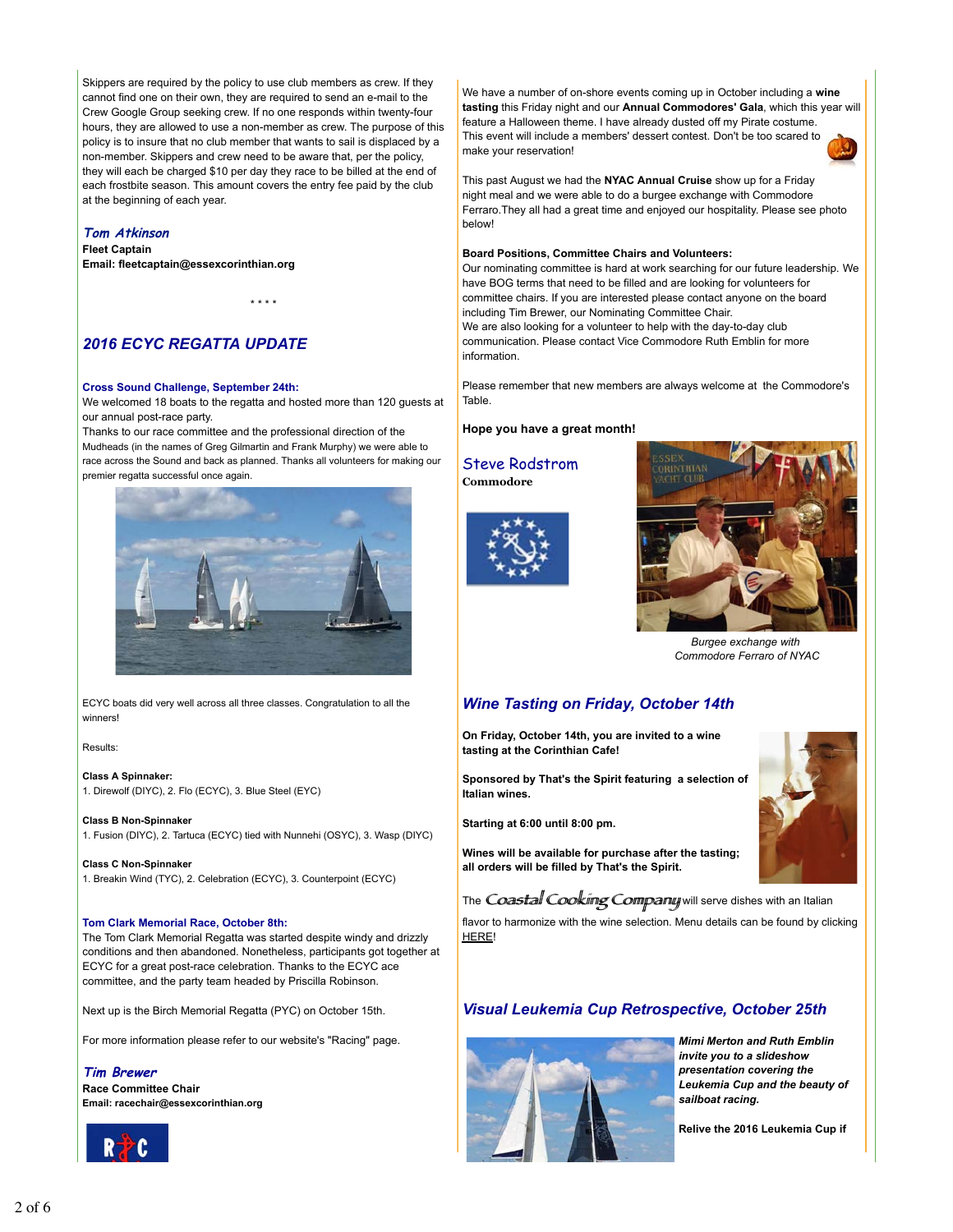

## *On-Shore & Entertainment Update:*

Our **Labor Day Cookout & 32nd Anniversary Celebration** on Monday, September 5th was big hit. We had over 70 folks join us at our bbq, and many members brought appetizers and desserts, which created a really wonderful meal. Thanks to everyone who attended and helped make the afternoon special!

#### The **Post-Race Party for our Cross Sound Challenge on September 24th**

at Brewer Essex Island Marina was very well attended by sailing crews and their friends, who enjoyed chili, salads and sandwiches, as well as member-donated desserts and plenty of beer, Dark & Stormies, and other libations! "Take Two", our band for the



night, did a phenomenal job and kept us going until late at night. My heartfelt thanks to our excellent event team - we could not have done it without you. I am planning a little get-together later in the year to thank all our volunteers personally. The feedback to our party was once again extremely positive, and we hope that we will get the ECSA Best Post-Race Party award back - you might have noticed that it was taken from the wall at ECYC! Please vote for our party when the ECSA opens up voting for this year's best event!

Just because the leaves are beginning to turn and the temperatures are dropping doesn't mean we are done yet when it comes to events at ECYC!

Next up is our annual Commodores' Gala, this year with a little twist....we are celebrating it at the "Haunted Club Mansion"! While we encourage you to come dressed in your best Halloween costume, it is NOT a prerequisite to attend. If you do not want to come in character, just come in cocktail attire and enjoy the dinner and entertainment!

#### The **"Commodores' Halloween Gala" will be held on Saturday,**

**October 29th.** Invitations will be sent out shortly. Please sign up as soon as possible as seating is limited and we would not want you to be shut out because you waited to the last minute!

There will be assigned seating and we will do our best to seat you with your friends, but please be open to sharing your table with other members, as space is extremely limited in our dining room.

RSVPs should be sent to **events@essexcorinthian.org**, NOT the club office or galley. You will also be able to make an online reservation, link will be sent out shortly!

Please contact me at vicecommodore@essexcorinthian.org if you would like to help out at any of our events, or even better, all our events!

Remember, our events are listed online at our website, just go to www.essexcorinthian.org ... and click on "Events"!

**Ruth Emblin Vice Commodore & 2016 On-Shore Events Email: vicecommodore@essexcorinthian.org or events@essexcorinthian.org**





**you participated in it, or simply enjoy the action photography by Mimi Merton, who has been our dedicated on-water photographer for several years.** 

**Enjoy wine and cheese and great on-water imagery. This event is free of charge.** 

**Sponsored by Mimi Merton and Ruth Emblin.**

**High resolution copies of the images are available for a small donation to the Leukemia & Lymphoma Society.**

**Presentation starts at 6:30 pm.** 

**Please RSVP to events@essexcorinthian.org by October 20th!**

# JOIN US IF YOU DARE...! *COMMODORES' HALLOWEEN GALA ON OCTOBER 29TH*



*Join us at the "Haunted Club Mansion" on October 29th.... come dressed up in your best ghoulish costume or throw on some cocktail attire to enjoy the festivities...!*

Priice: \$49 per

person! Diimmer & Dannciingg wiitth Ghhouulls & Gobbliins,, Wiittchhees & Waarllocks!!

*TO RESERVE YOUR SEAT, GO TO OUR WEBSITE AT www.essexcorinthian.org/commodores-gala.html*

*Please note, we are using an event planning system to facilitate reservations. If you have any questions, please contact Ruth Emblin at events@essexcorinthian.org!*

*You do not need to be costumed to attend! Cocktail attire is acceptable!*

## *GALLEY NEWS*

As autumn moves into the Connecticut River Valley nights get cooler and we are looking forward to evenings in the dining room with the fireplace lit. Monique, Ed and the Coastal Cooking Company team are looking forward to serving you comfort food to take the chill out of the air!

Please remember to put your orders in early, make a line between appetizers and entrees, and add your table number at the bottom! Enjoy your evening among friends, open a bottle of wine, and relax in our beautiful location!

Please note that Wednesday and Sunday night dinners have ended for the season, but our weekday lunches, Sunday brunch and Friday dinners continue to just before the December holidays.

Looking forward to seeing you at the club,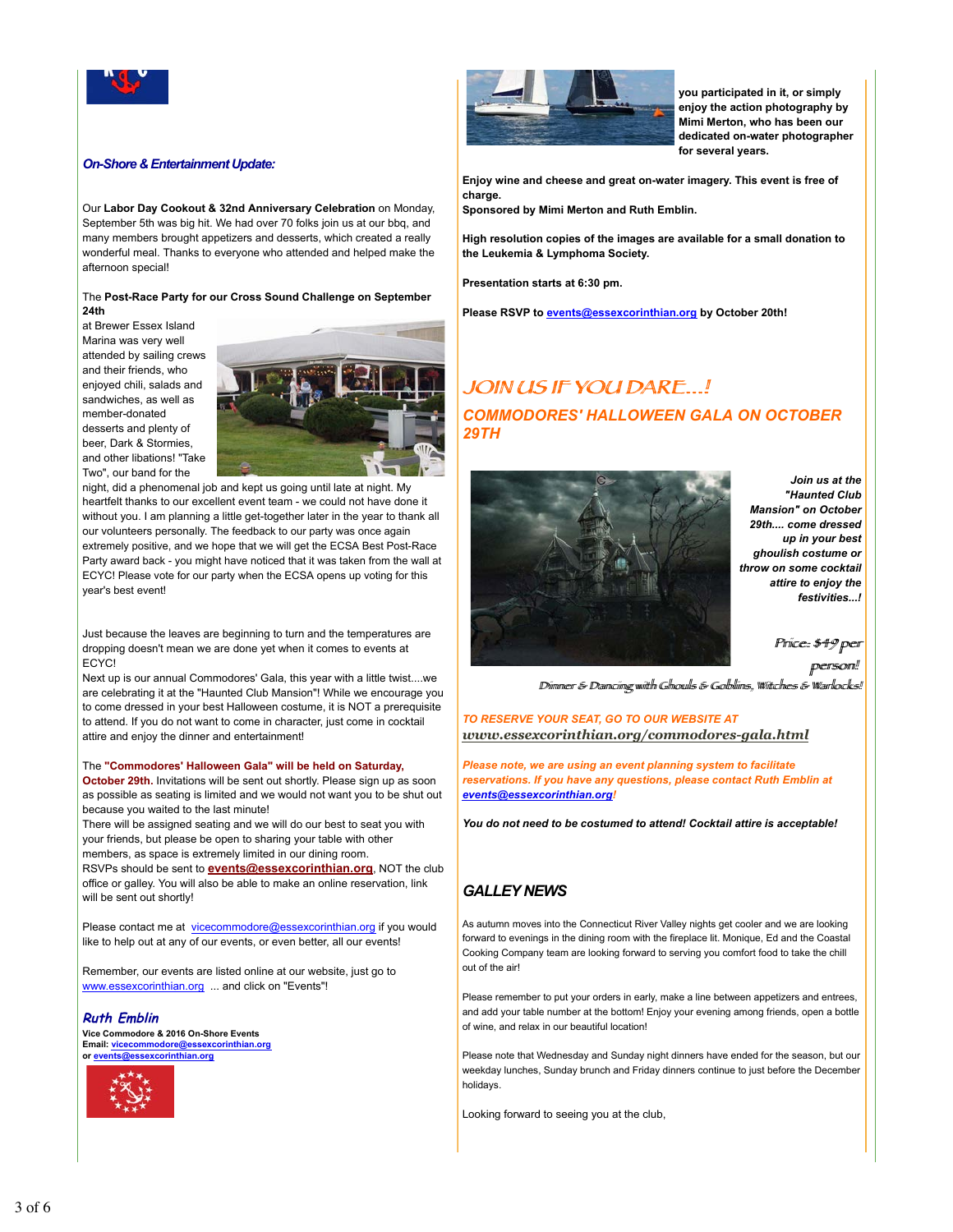#### *House Committee Update:*

Hurricane Matthew put some threat and a couple of tense days for us as Commodore Steve Rodstrom was poised to execute all preparedness steps with the assistance of the entire house committee. Fortunately Matthew decided to turn east and head back towards its origin. I was relieved.

Fall's here, time to start packing up for the pending winter. Awning will be scheduled to be stowed first week of November, hope to remove the AC units this week, get the heating system cleaned and ready for its coming months of operation.

It is hard for me to begin thinking about the upcoming January closure period, but it will be here before we know it. Please offer any ideas relative to projects we may consider to pursue for interior improvement during this traditional period of interior work parties. In the past we have reconditioned the dining tables and chairs, retiled the bar room, painted and cleaned the galley and all appliances, stained the walls, sanded the floors, cleaned all windows, and carpet cleaning.

The ice machine replacement has proved to be a complete winner in terms of service and capacity. The investment made should offer years of service to all members in the same lineage as its predecessor "Frosty".

Lastly, our office manager Jean Little will be out of the office for a couple weeks for medical reasons. Join me in wishing Jean a speedy recovery and will do all during her absence to assist toward the club running as smoothly as possible.

**Chuck Grusse House Chair Email: house@essexcorinthian.org**

#### *Membership Update:*

September yielded a bumper crop of memberships proposed by the same source: Kathy and Don Shannehan, who also sold our new members their homes! At its regular September meeting, the Board of Governors accepted the applications of:

- **Pam Peters and Jeff Croyle**, of Essex who recently retired from global consulting and moved to the area from the Hudson River Valley. Pam and Jeff are restoring a period colonial home to its former luster. They're avid kayakers who've paddled 150 miles from Albany to Manhattan in the Great Hudson River Paddle, which promotes the Hudson River Greenway and environmental awareness, and they enjoy gardening and historic home restoration.
- **Christine Repasy and Bob Rekas** who recently moved to Essex and first experienced ECYC with the Shannehans. Christine is general counsel of two financial services companies and serves on the board of Oak Hill, Connecticut's largest provider of services to persons with disabilities. Christine and Bob enjoy being on and around the water and are considering a small power boat for fishing. Christine recalls gaining her boating credentials on her parents' cabin cruisers sailing the waters of Lake Winnipesaukee, NH.

Please extend a warm Corinthian welcome when you meet Pam, Jeff, Christine, and Bob - and thanks to Kathy and Don for bringing them aboard.

**Scott Konrad Membership Chair Email: membership@essexcorinthian.org**

## **Catherine Gazikas**

*Galley Liaison*

## **Fall Galley Hours:**

#### **Lunch:**

*Wednesday, Thursday, Friday and Saturday (self-service): 11.30 am to 2.00 pm* 

**Dinner:**  *Friday (table service): 6.00 pm to 8.30 pm*

## **Brunch:**  *Sunday (self-service):*

*11.00 am to 2.30 pm - special brunch hours on selected holidays!*

## *DID YOU KNOW?*

Wednesdays through Saturdays, and brunch on We want to know what you The Galley serves a great lunch with soups, salads and all kinds of comfort food while you enjoy the early fall views across the Connecticut River! Why not come and give it a try? Daily Sundays.

**FEEDBACK** 

*think about our galley!*

Menus are available at

www.essexcorinthian.org/dining.html

**We want your feedback about our galley activities.** Please let us know what you think! Email galleyliaison@essexcorinthian.org

## *IMPORTANT CLUB NEWS:*

**Our Club Manager, Jean Little, will be going on medical leave this month. She will be out of the office beginning on October 12th and is planning to return on October 25th after a brief recovery period.**

Billing and payment processing may be delayed this month for this reason. If you need any assistance or have questions during Jean's absence, please feel free to contact one of the club's Bridge Officers.

We will do our best to keep up with the daily routine of our club, and will check the answering machine frequently, but ask you for your patience during this period.

We all wish Jean Little all the best and a speedy recovery!

## **NOTE:**

**All questions concerning upcoming events should be emailed to events@essexcorinthian.org, or you may call Ruth Emblin at (914) 316-5811 and leave a message with details. Thank you!**

# *Did You Know?*

**FALL CLUB HOURS IN EFFECT:**

| <b>Tuesday and Thursday</b>          | 9 am to 5 pm                 |
|--------------------------------------|------------------------------|
| Wednesday through 9/21<br>After 9/21 | 9 am to 9 pm<br>9 am to 5 pm |
| Friday                               | 9 am to 9 pm                 |
| <b>Saturday and Sunday</b>           | 9 am to 5 pm                 |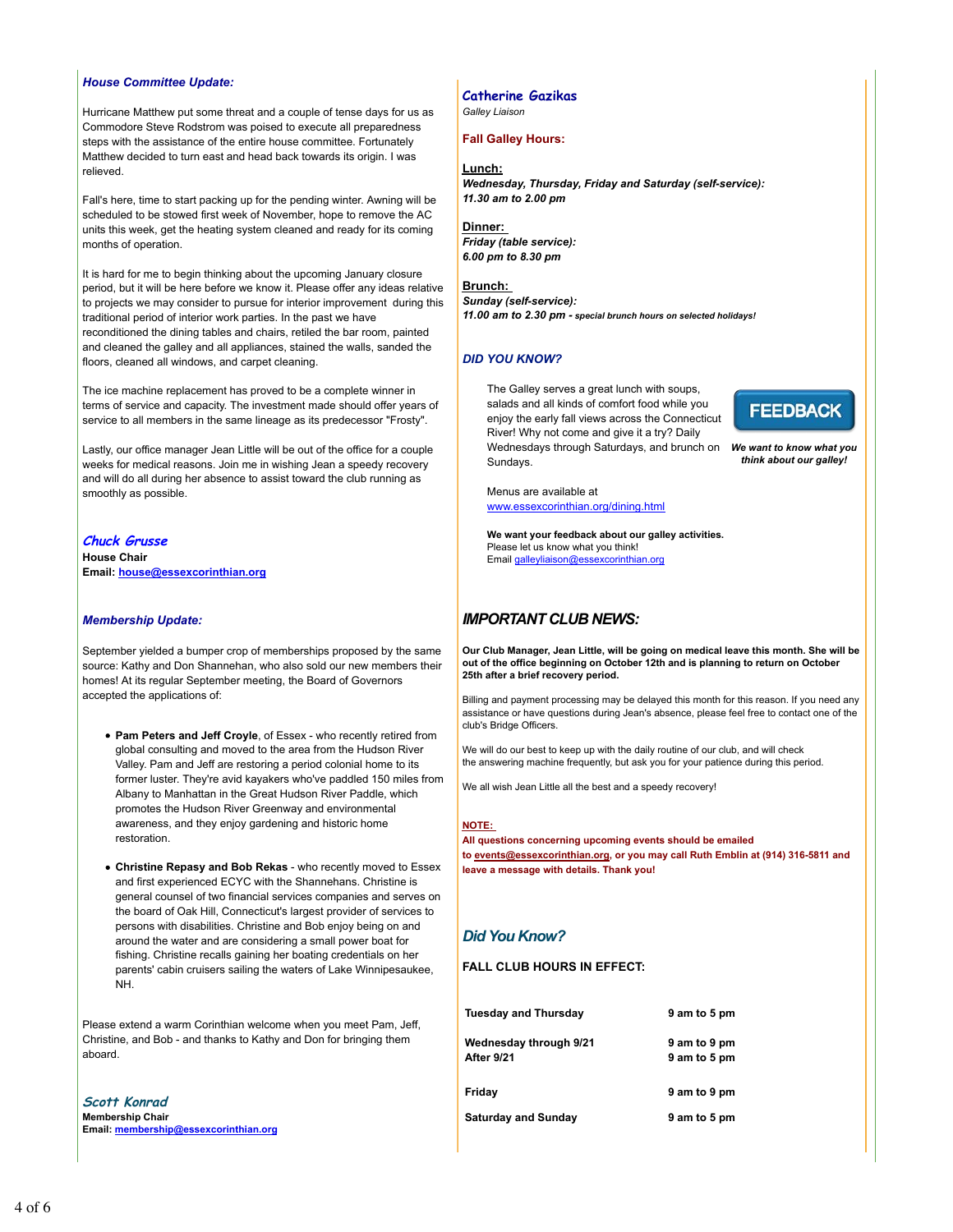## *Green Tip of the Month:*



#### *TINY DROPS CAN MAKE A BIG MESS...*

*As the leaves are beginning to turn and the days are getting shorter and nights colder, many of us are getting ready to put our boats away for winter storage. A lot of steps are required to decommission a boat, and the potential impact some of these steps have on our local environment are often disregarded because they are not immediately*

*recognizable.* 

Oily discharges from bilges can get into our water supply if not cleaned up properly, and even small spills from oil changes and antifreeze fills can have toxic effects on the environment. A small drop of oil or fuel can create a very large slick on water. When emptying reservoirs and tanks, please use the appropriate drop cloth material to catch any spills before they reach the ground. Any such drips might look harmless on the ground, but if it rains or someone uses a hose for clean-up, the resulting runoff will reach the water and contaminate it. Winterize the engine and freshwater system with safe, non-toxic "marine" or "RV" antifreeze that contains propylene glycol. Never use highly toxic automotive antifreeze. Collect and save waste oils for your marina's or local gas station's oil recycling program. Dispose of empty oil and antifreeze containers properly, do not mix them with regular household waste, but find a local dump that accepts such containers. Make sure that the cleaning products you use to give your boat a last shine before it is put away for the winter are bio-degradable and non-toxic. If you shrink-wrap your boat for the winter, find out whether you marina has a recycling program for scrap shrink-wrap. These scraps should also not be mixed in with regular household waste.

If each one of us is cognizant of these potential hazards to the environment and consciously reduces the impact our boating has on our shores and waterways, we can ensure that our favorite playground continues to offer us many hours of enjoyment. We are lucky to live in such a beautiful part of the country; both the Connecticut River and the Long Island Sound offer not only a place to enjoy water sports, but also the beauty of nature and the wildlife that calls these ecosystems home. Dr. Carl Safina, a good friend of mine and renowned conservationist who lives on Long Island and travels the world in his research, came to visit not too long ago and was very impressed with the beauty and species diversity of the Connecticut River and its estuaries. If we care enough, we can protect this gorgeous corner of our country for generations to come!

**Thank you for being an environmentally aware ECYC member!**

**Ruth Emblin**

*ECYC Fleet Communicator*

*Note: Private meetings may be scheduled after-hours, except Mondays. Please contact Jean Little for details.*

#### **NO SMOKING AT ECYC:**



The clubhouse, the decks and the surrounding dock areas are non-smoking areas. Please remind your guests of this restriction, it is part of a facility-wide prohibition of open flames.

## **WEBSITE:**

All of our events and announcements, as well as archive copies of the Bell 8 Newsletter are available online at our website, www.essexcorinthian.org!



Swallow murmuration over the Connecticut River

### *The Essex Corinthian Yacht Club's Bell 8 Newsletter is a monthly publication issued by the Essex Corinthian Yacht Club of Essex, CT.*

For general questions on ECYC please refer to our website at www.essexcorinthian.org, email us at ecyc@essexcorinthian.org, or snail-mail to

> **Essex Corinthian Yacht Club PO Box 759 - Essex, CT 06426 Telephone: (860) 767-3239**

Contact Information for individual BoG Members is posted at www.essexcorinthian.org/club-officers.html

Find us on Facebook at: www.facebook.com/EssexCorinthianYachtClub

*Please note that schedules may change at any time without prior notice. ECYC and the editor are not responsible for any errors or inaccuracies derived from information provided by third parties.*